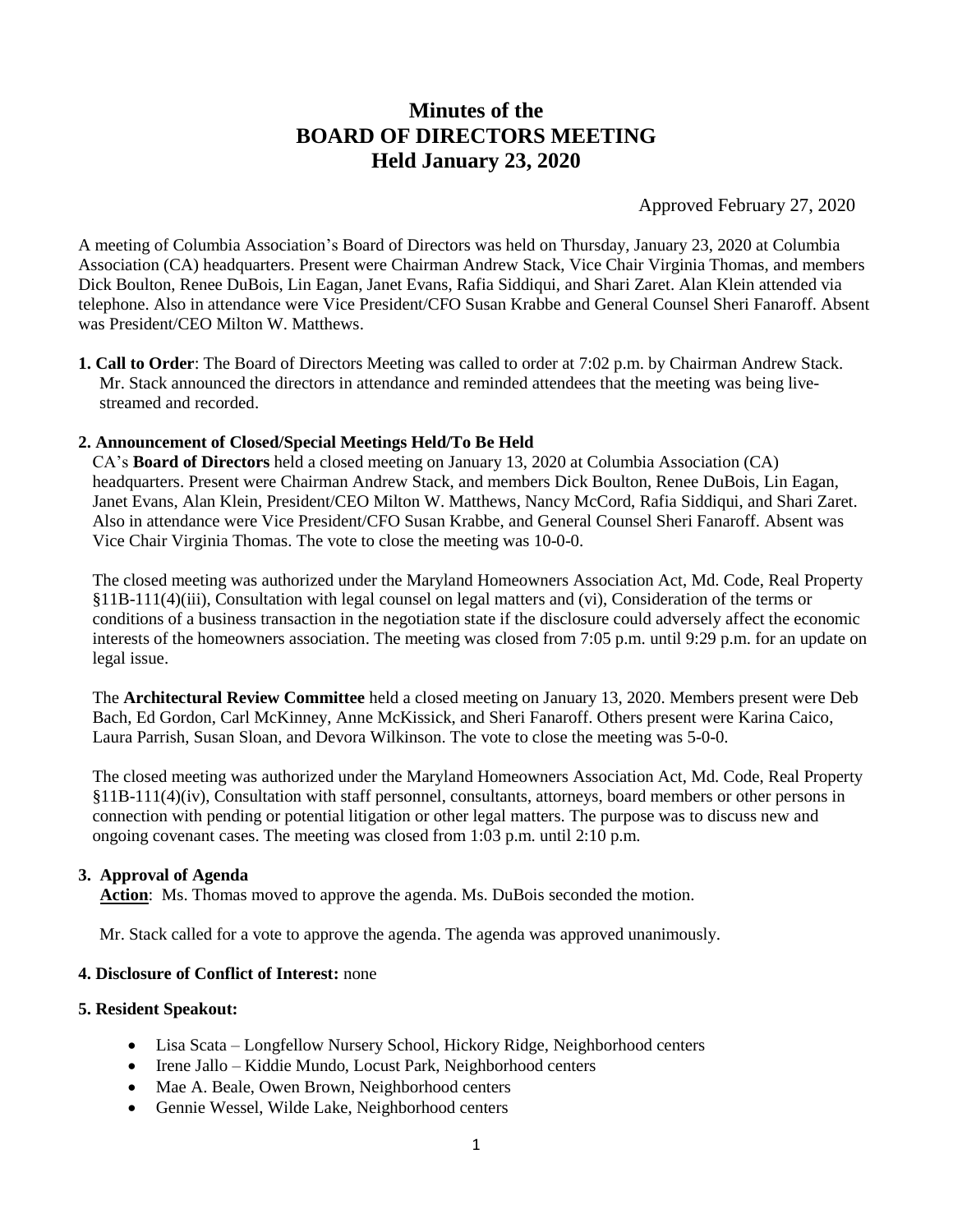- Pat Hersey, Oakland Mills, Plastics usage/portable water station
- Alisa Niefeld, Oakland Mills, Earth Day Events
- Paul J. Baicich, Owen Brown, Budget/Climate-friendly activities
- Joel Hurewitz, Harper's Choice, Legislation/Environmental policy-strategic plans/HOAs/neighborhood centers
- Maria Coma, Owen Brown, Neighborhood centers

# **6. Consent Agenda**

- a) Approval of Minutes December 12, 2019 Board Meeting Approved by consent
- b) Approval of Sewell's Orchard Pond Retrofit Temporary Construction Easement Approved by consent

# **7. Board Votes**

- a) Approval of Eden Brook having two temporary and one permanent Construction Easements.
- **Action:** Ms. Evans moved to approve the two temporary and one permanent Eden Brook Construction

Easements. Ms. Thomas seconded the motion, which passed unanimously.

b) Discussion of CA Policy on Community Grants

Michelle Miller will return February 27, 2020 with suggested revisions

c) Invitees designated for April Stakeholders Dinner Discussion and Vote

**Action:** Mr. Boulton moved that the April Stakeholders Dinner invitees include the chair, or a designate, plus one other person from each CA advisory committee. Ms. Thomas seconded the motion, which passed unanimously.

# **8. Board Discussion**

a) Neighborhood Centers – discussion only

- b) Applicable State Legislation Discussion
	- Based on written report by General Counsel Sheri Fanaroff
		- o Approval of letter of concern to be written to confirm that in-lieu funding is not being used on site

**Action:** Mr. Boulton moved to have a letter written to the delegation to express concern about **Howard County Local Bill Ho. Co. 11-20 – Howard County – Moderate Income Unit Requirements – Prohibition Against Fee-in-Lieu** that in-lieu funding is not being used on site. Ms. McCord seconded the motion, which was approved unanimously.

o Approval of letter of concern about campaign contributions unfairly influencing the planning and development process

**Action:** Mr. Boulton moved to have a letter written to the delegation to express concern about **Howard County Local Bill Ho. Co. 15-20 – Limit on Developer Contributions** that developer campaign contributions unfairly influence the planning and development process. Ms. McCord seconded the motion, which was approved unanimously.

- o Approval of bond initiative for the Butterfly Building Design **Action:** Ms. Eagan moved to support **Ho. Co. 28-20 – Butterfly Building Design** Bond Initiative. Ms. Thomas seconded the motion, which was approved with a vote 8-1-1.
	- For: Mr. Stack and Mmes. DuBois, Eagan, Evans, McCord, Siddiqui, Thomas, and Zaret Abstain: Mr. Boulton
	- Against: Mr. Klein

# c) Inner Arbor Trust (IAT) Working Group

 Approved participation in the IAT Working Group **Action:** Ms. DuBois moved for the Board to participate in the IAT Working Group. Ms. Thomas seconded the motion, which was approved unanimously.